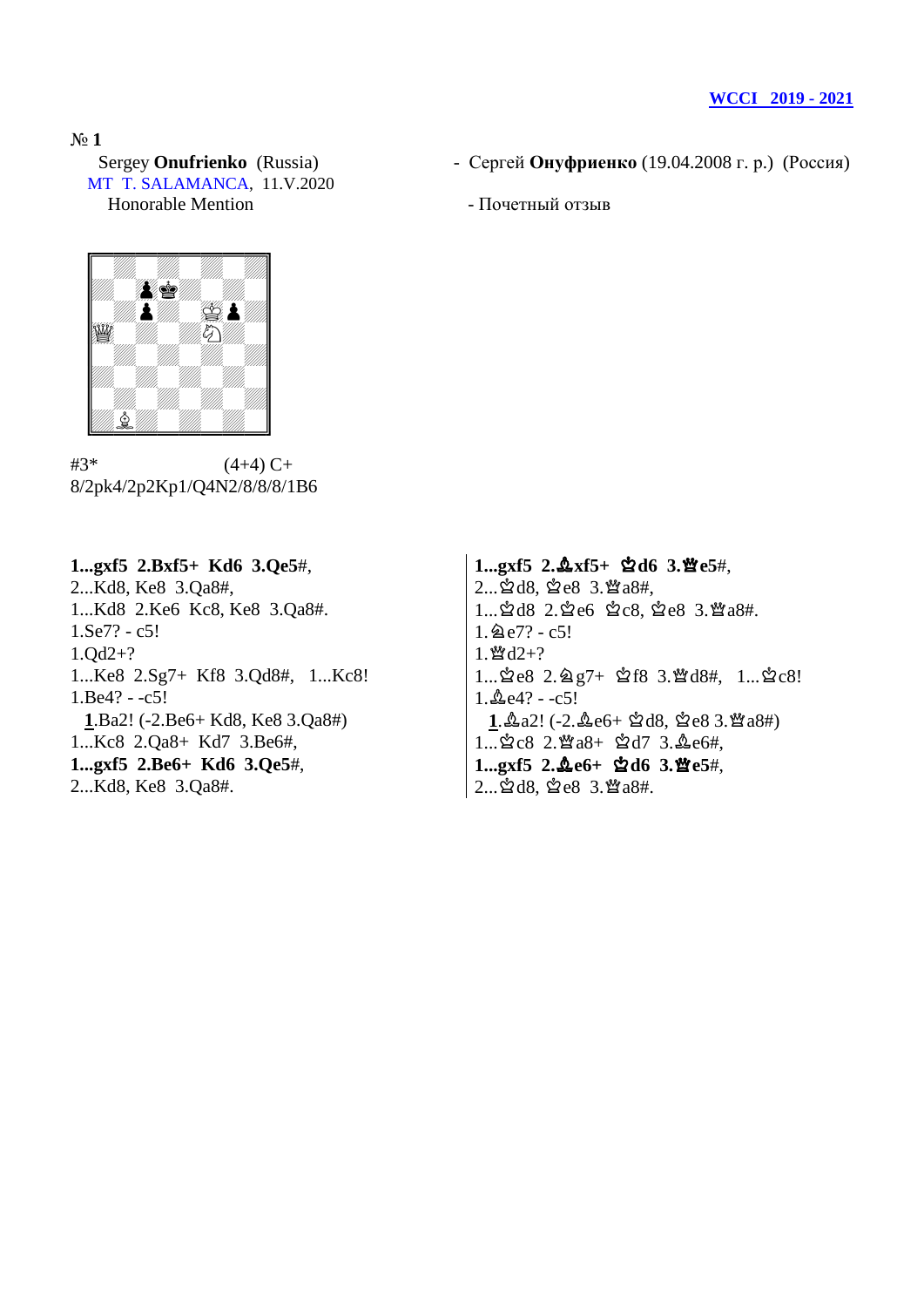«Gravure», 30.X.2020. - «Гравюра» Special Commendation Спец. похвальный отзыв

## № 30.



 $#3$  (5+5) C+ 8/4p3/6p1/6p1/4p1kN/Q3PN2/7K/8

1.Se5+? 1...Kxh4 2.Qxe7 Kh5 3.Qh7#, 1...Kh5! **1**.Qa8! 1...Kh5 2.Qh8+ Kg4 3.Se5#, 1...exf3 2.Qxf3+ Kxh4 3.Qh3#, 1...gxh4 2.Qxe4+ Kh5 3.Qxh4#, 1...e6, e5 2.Se5+ Kxh4, Kh5 3.Qh8#.

Sergey **Onufrienko** (Russia) - Сергей **Онуфриенко** (19.04.2008 г. р.) (Россия)

 $1.\,\mathrm{^2e5+?}$ 1... 含xh4 2. 營xe7 2h5 3. 營h7#, 1... 2h5!  $1.$  $^{\circ}$ a8!  $1...$  $2h5$   $2.\mathfrak{B}h8+$   $2g4$   $3.\mathfrak{B}e5\mathfrak{h},$ 1...exf3 2. 暨xf3+ ☆xh4 3. 暨h3#, 1...gxh4 2. 營xe4+ 宮h5 3. 營xh4#,  $1...e6$ ,  $e5$   $2.\,$   $2e5+$   $\&$   $xh4$ ,  $\&$   $h5$   $3.\,$   $\&$   $h8#$ .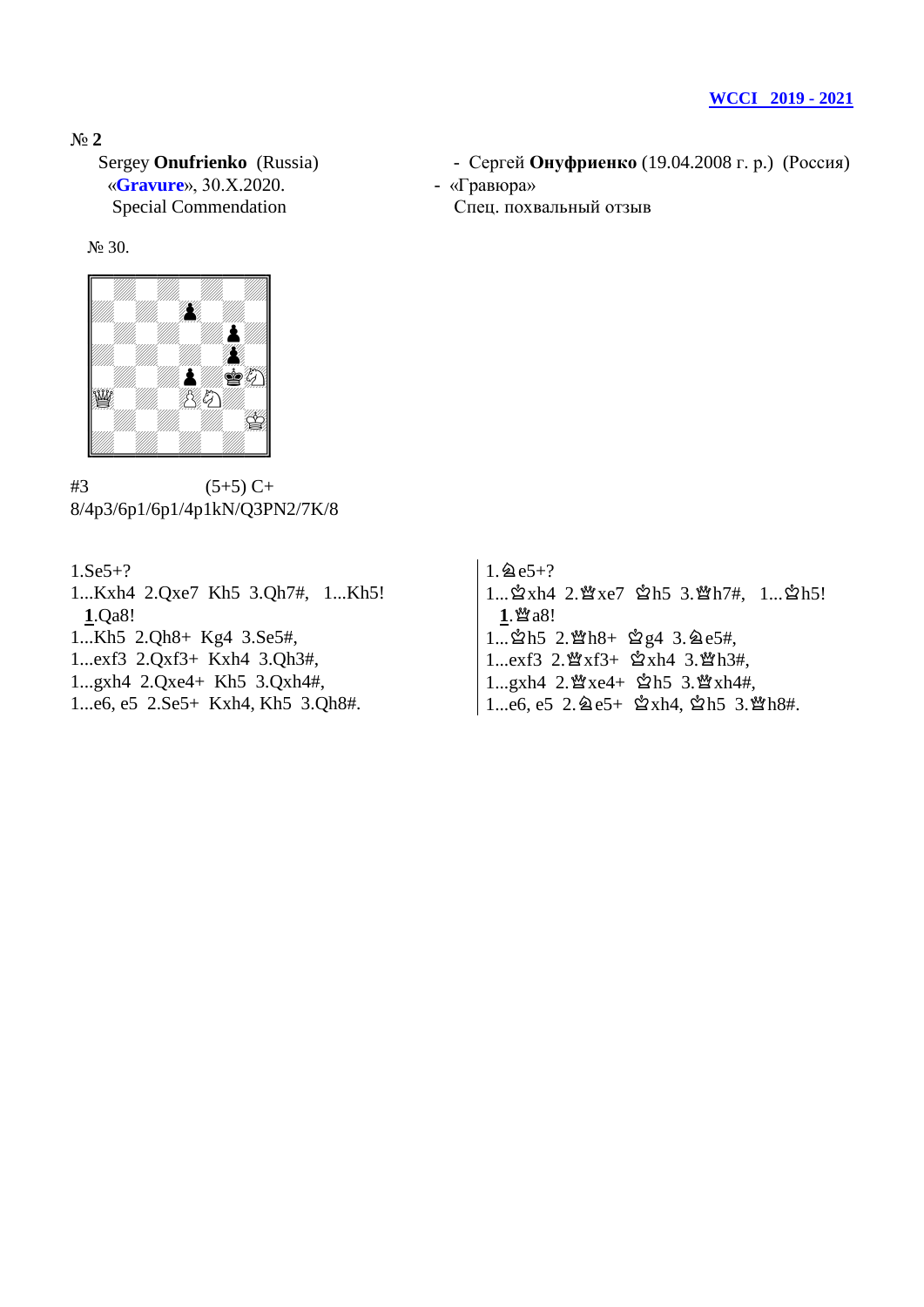Sergey **Onufrienko** (Russia) - Сергей **Онуфриенко** (19.04.2008 г. р.) (Россия)

5th Youth Chess Composing Challenge (X-XI) 2021 (5 YCCC)

24th Place 24 место (Section C)



 $#3$  (4+4) C+ 3N4/4p3/8/3pk3/3pN1K1/8/8/1Q6

1.Qb5? **1...e6 2.Sc6+(Sf7) Kxe4 3.Qe2**#, 1...d3! 1.Qb3? **1...Kxe4 2.Qf3+ Ke5 3.Qf4**#, **1...e6 2.Sc6+(Sf7) Kxe4 3.Qf3**#, 1...d3! **1**.Qb4! (-2.Qxe7#) **1...K**x**e4 2.Qd2 (-3.Qe2#) Ke5, d3 3.Qf4**#, 1...dxe4 2.Qc5+ Kf6 3.Qg5#, 1...d3 2.Sc6+ Ke6 3.Qxe7#, **1...e6 2.Sc6+ Kxe4 3.Qxd4**#.

```
1. 暨 b5?1...e6 2. gc6+(gf7) \Deltaxe4 3.曾e2#, 1...d3!
1. 暨b3?1... \Deltaxe4 2. 查f3+ \Deltae5 3. 查f4#,
1...e6 2. \Deltac6+(\Deltaf7) \Deltaxe4 3. 曾f3#, 1...d3!
 1. 曾b4! (-2. 暨 xe7#)
1... 空xe4 2. 暨d2 (-3. 暨e2#) 空e5, d3 3. 暨f4#,
1...dxe4 2.\mathcal{W}c5+ \mathcal{Q}f6 3.\mathcal{W}g5\#,
1...d3 2. 2e6+ $2e6 3. 曾xe7#,
1...e6 2. @c6+ 空xe4 3. 宫xd4#.
```
Good key-move sacrifices piece and leads to four different mates. (Marjan Kovačević)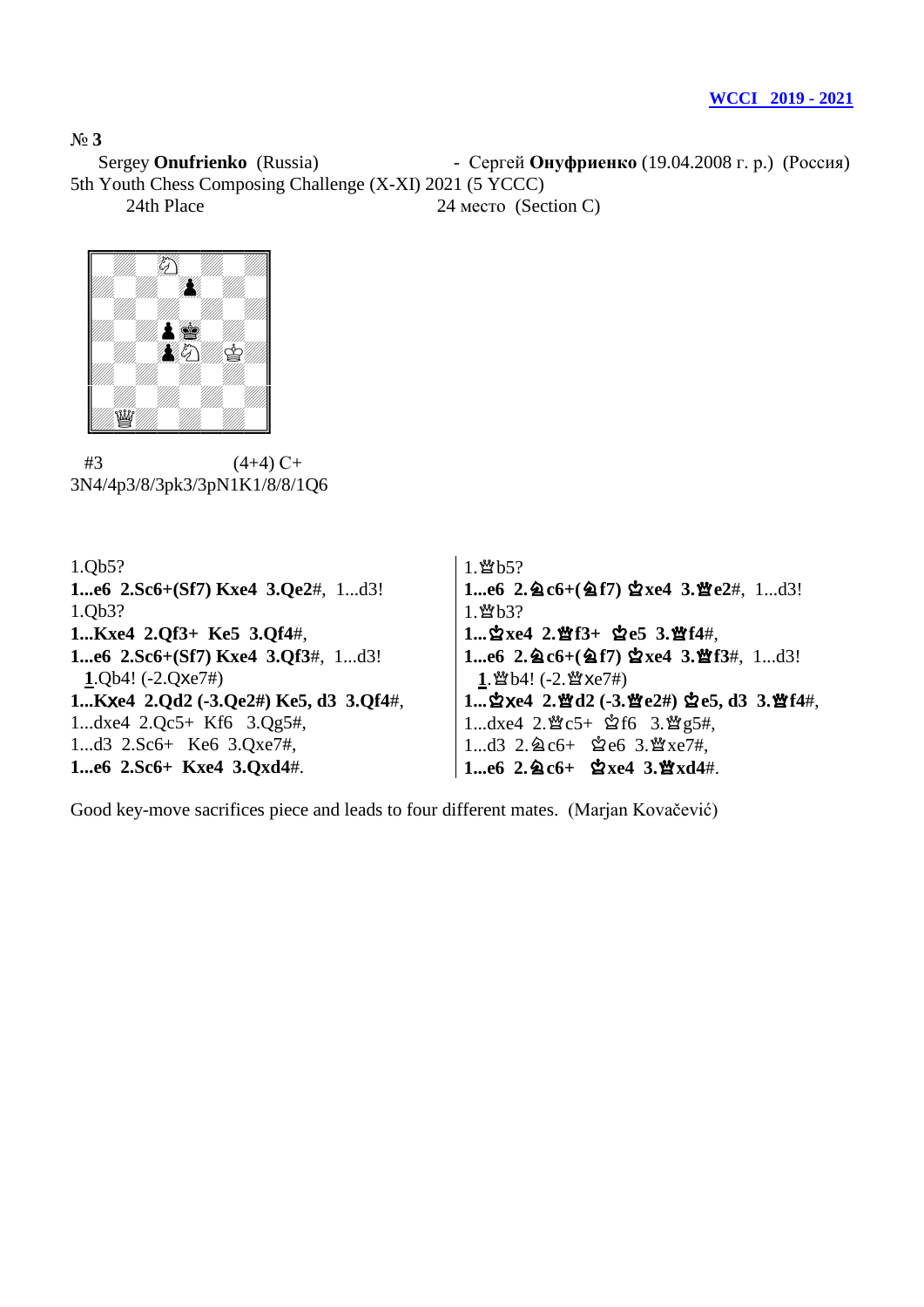**«Кудесник»**, № 217 (25.II.) 2019

Sergey **Onufrienko** (Russia) - Сергей **Онуфриенко** (19.04.2008 г. р.) (Россия)

№ 7417.



 $#3$  (5+4) C+ 8/8/8/2p5/2pp4/2kNP3/8/3QKN2

 **1**.Sd2! (-2.Sb1, Se4#) 1...Kxd3 2.Qb1+ Kxe3 3.Qe4#, 2...Kc3 3.Se4#, 1...dxe3 2.Qc1+ Kxd3, Kd4 3.Qxc4#, 1...cxd3? 2.Qb3#.

 $1.2d$ d2! (-2.2b1, 2e4#)  $1...\overset{1}{\approx}xd3$  2. $\overset{\omega_{0}}{2}b1+\overset{\omega_{2}}{2}xe3$  3. $\overset{\omega_{0}}{2}e4#$ ,  $2...\triangle$   $c3 \ \ 3.\triangle 64$ #,  $1...dxe3$   $2.\mathfrak{W}c1+\mathfrak{Q}xd3$ ,  $\mathfrak{Q}d4$   $3.\mathfrak{W}xc4\#$ , 1...cxd3? 2. 暨b3#.